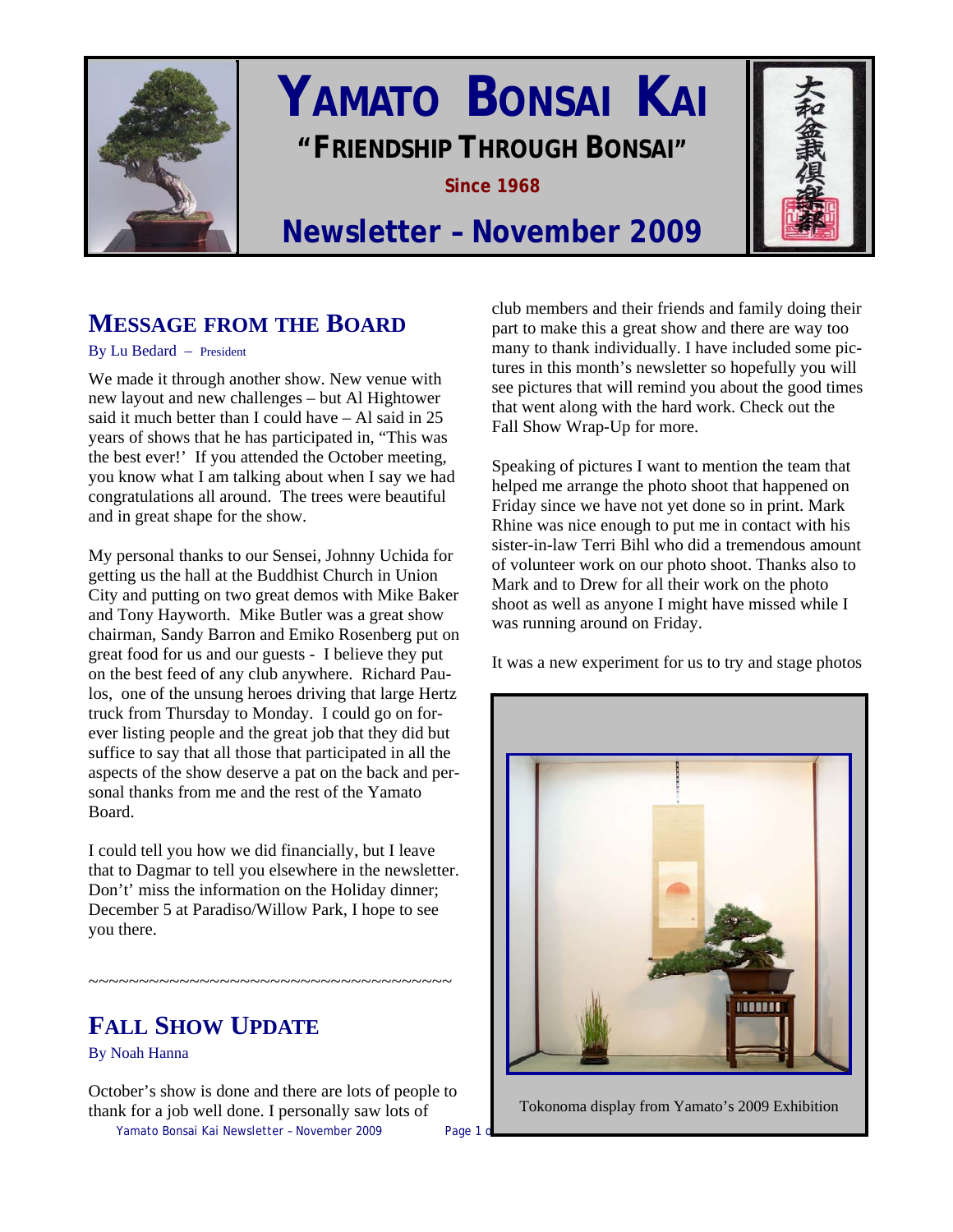on the day of a show setup and so it was a learning experience. But I am hopeful that we will get some good looking results and just as important we will be able to document the fine bonsai that were on display. More news on the pictures will be coming shortly.

## AT THE NEXT CLUB MEETING...

On Tuesday, November 17th, Sensei Uchida will work on collected trees (Yamadori). Don't miss this club meeting event.

PLACE: Castro Valley Women's Club, 18330 Redwood Road, Castro Valley, CA Note: All Club Meetings start at 7:00 PM.

## **CLUB DEMONSTRATION SCHEDULE - 2009**

**December 15** – Repotting flowering trees, pruning and shaping deciduous trees.

2010 schedule to be announced…



# **SENSEI UCHIDA'S NOTES**

### By Johnny Uchida – Club Sensei

You know we are getting cooler weather, some of the maples are getting their fall color and it's beautiful. This year in our show some of the color was beautiful too. I just want to say thank you to every member, everyone worked so hard to put the show together and it was very successful. The Friday night before the show I was a little worried because we had been doing our show in the same place for 30 years. Now we have a new location but now we have more people to come and enjoy the show. Saturday night I was sleeping much better.

Some of my bonsai are so heavy to move around, I want to say thank you very much. We have many members and I want more people to bring to the show. I think the show gets better all the time, and the workshop was better than this year than ever. Hopefully more people will join the workshop next year, I think it is a good way to learn. Some of the members who took the workshop are very happy. Also bring

more trees to the meeting, I like to see you are working the "bonsai". I will see you at the meeting.

# **FALL SHOW WRAP-UP**

By Show Committee

## Show Chairman-Mike Butler:

Hello Yamato Bonsai Kai Members. The Show is over and from what I have heard and seen everyone thought it was a great success. Believe me I do also!

I have received several accolades about how good a job I did. It was not my work that made this show so good. It was the members that worked so hard for months before getting vendors, printing tickets and distributing them, spending hours designing the show layout, cooking, purchasing food, providing security, getting the trees for the demo-traveling to L.A. for them, renting the truck and picking up and returning so many trees, setting up and tearing down and cleaning the church, moving all the trees, working the plant sales and tickets, running the workshops and silent auction.

As you can see I did very little to make this show a success it is only because of having great members such as yourselves that this worked.

I hope to see you all at the next meeting and/or the Board meeting coming up. Soon it will be time to start planning the 2001 Yamato Bonsai Kai Show. If you have ideas or suggestion please let it be known.

Thanks so much again for all your help!!

### Michael Baker:

The show is over and man what a show it was!! We were totally on our game and it showed in spades!! Bravo to all of us!!

I wanted to thank each and every one of you for all of your hard work over the weekend especially those of you who are new to Yamato. Members of the Monday night Bonsai artist class who were basically manipulated into helping with the hollow threat of having to clean erasers after class, my hats off to you….Lucky, Ray, Vern, Constance, Adrian, Drew, and anyone else that I may have foolishly forgotten, my heartfelt thanks.

To Mike Butler, Les Ferren and Noah Hanna my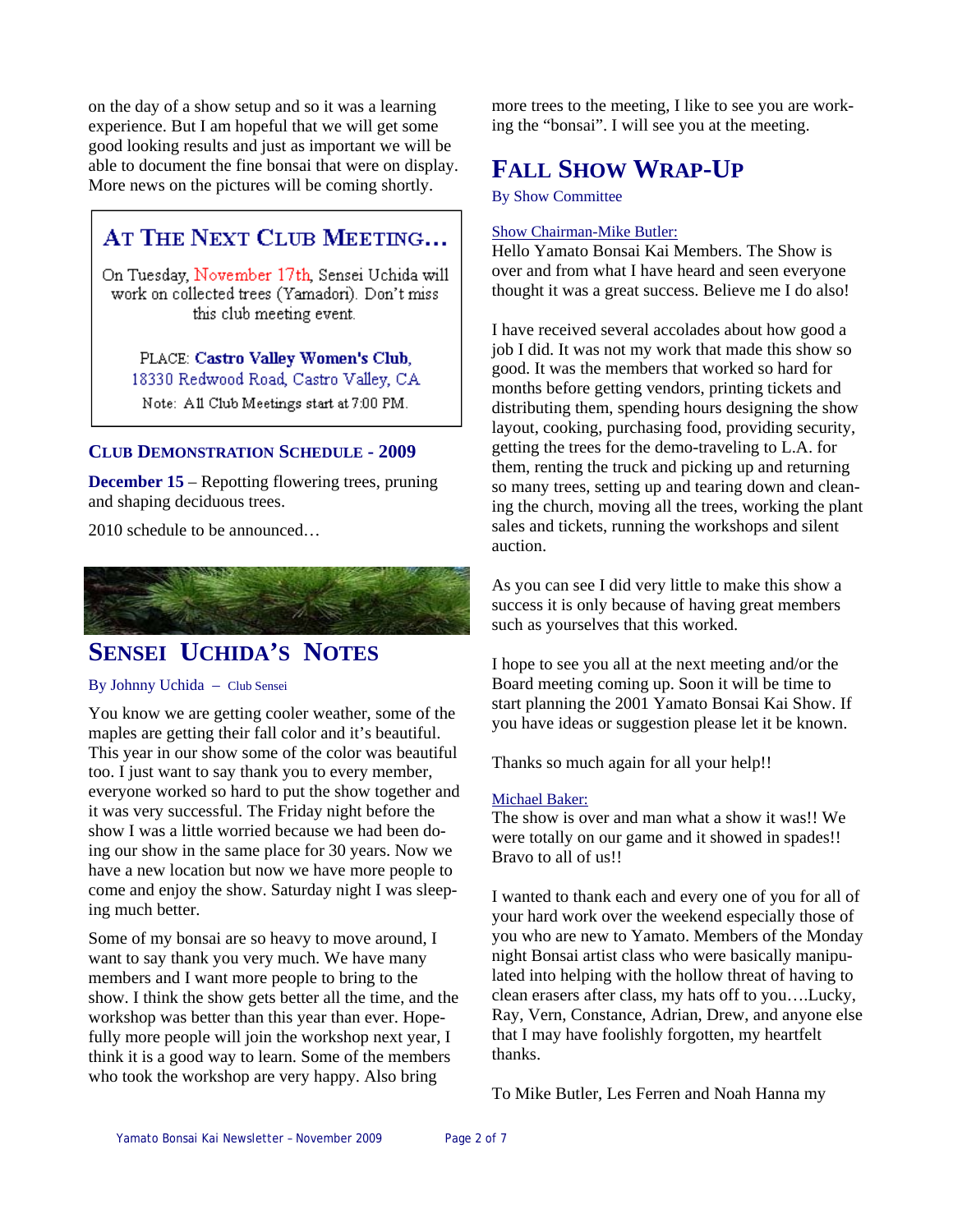faithful "senseis in training", you continue to grow as artists and have become critical part of the Yamato infrastructure….we all appreciate your contributions and look forward to many more years together!!

And lastly to my mentors Tony Hayworth and Sensei Uchida….I value our friendship and our relationship second to none. As I spend more time refining my skills I know I can count on both of you to be objective eyes that will honestly monitor my progress….

Arigato gozaimasu to all of you and get ready for more….next year will be here in a flash….

Don't forget to water!!!

Dagmar Bedard:

A quick note from your Treasurer.

The final numbers from our show are not all in yet, however, I project a profit of almost \$250.00 from our Annual Show. Although we didn't make as big a profit as in previous years, we did cover all our costs plus a little more. Considering the new show location and a tough economy, we did a really great job and put on a superb show. Congratulations everyone!

If you gave the club a donation during 2009 and would like a written acknowledgement of your donation, please see me at the November or December meeting or give me a call. (Note: For those of you who have already received a form, please remember to return the pink copy to me either at a meeting or mail to Yamato Bonsai Kai, P.O. Box 2616 , Castro Valley , CA 94546)

Respectfully submitted, Dagmar Bedard, Treasurer

#### Noah Hanna:

Thank you to everyone for bringing in plants for plant sales, some of which were so nice I had to "promote" them to the silent auction. We had fewer unsold trees at the end of the show than I remember seeing in previous years which tells me that show patrons like buying from the club so let's keep it up for next year and look for material you might like to sell next time.

Big thanks to the fellow co-chair for plant sales Dennis Miu who was there from start to finish as well as

our helpers who gave us some breathing room to get snacks and take a quick peek at the show. Thanks also to Mike Mello who is a friend and past member of the club who has been helping out with plant sales for as long as I can remember. I can't forget Dennis Hawkins who has done plants sales for Yamato so many times but was not available the actual weekend, he basically gave us everything we needed to stay organized during the show and showed us the ropes.

As I said in the beginning of this newsletter, there really are too many people to thank individually but I think we are all lucky to have a great group that made up this year's show committee. Sensei Uchida, Michael Baker and Tony Hayworth put on a great show representing Yamato Bonsai Kai and demonstrating the skills and artistry that inspire us and I think the larger bonsai community as well. I think Mike Butler did an especially impressive job in his first year as show chairman. It's hard to imagine a show like this working without all of you.

# Fall Show Pictures

By Noah Hanna

## Friday Setup

~~~~~~~~~~~~~~~~~~~~~~~~~~~~~~~~~~~~

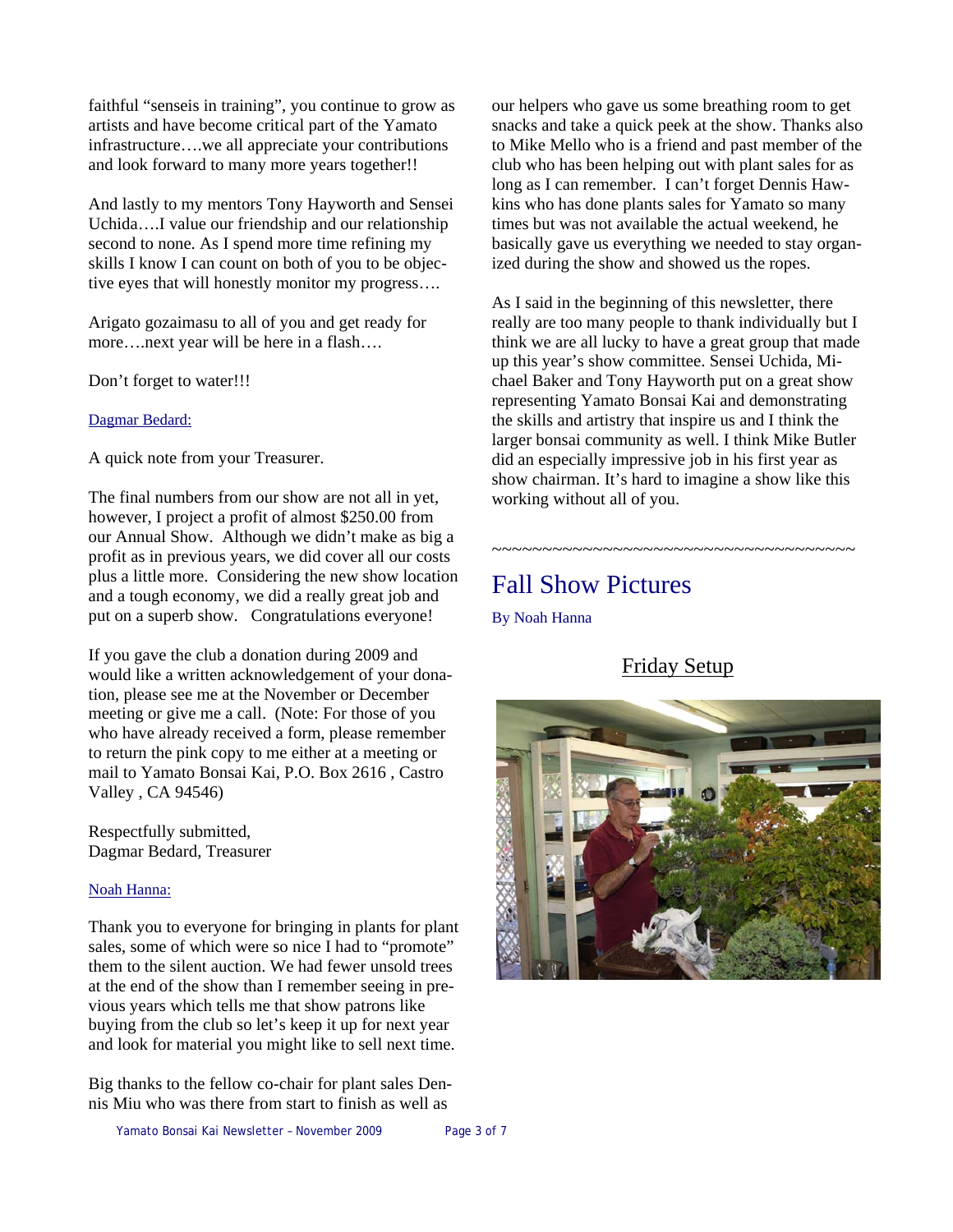# Friday Setup (cont.)













 $\sim$ ~~~~~~~~~~~~~~~~~

~~~~~~~~~~~~~~~~~~~~~~~~~~~~~~~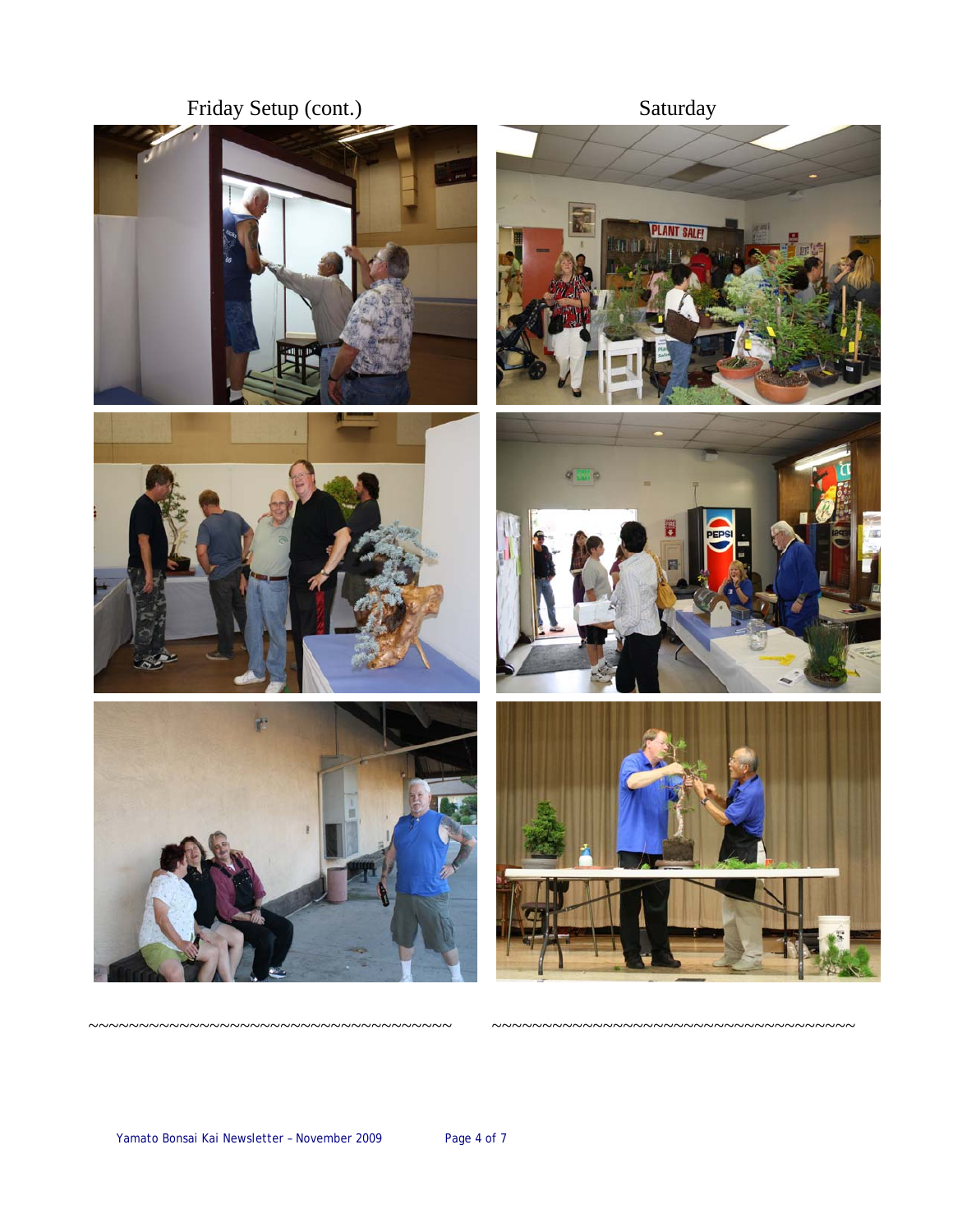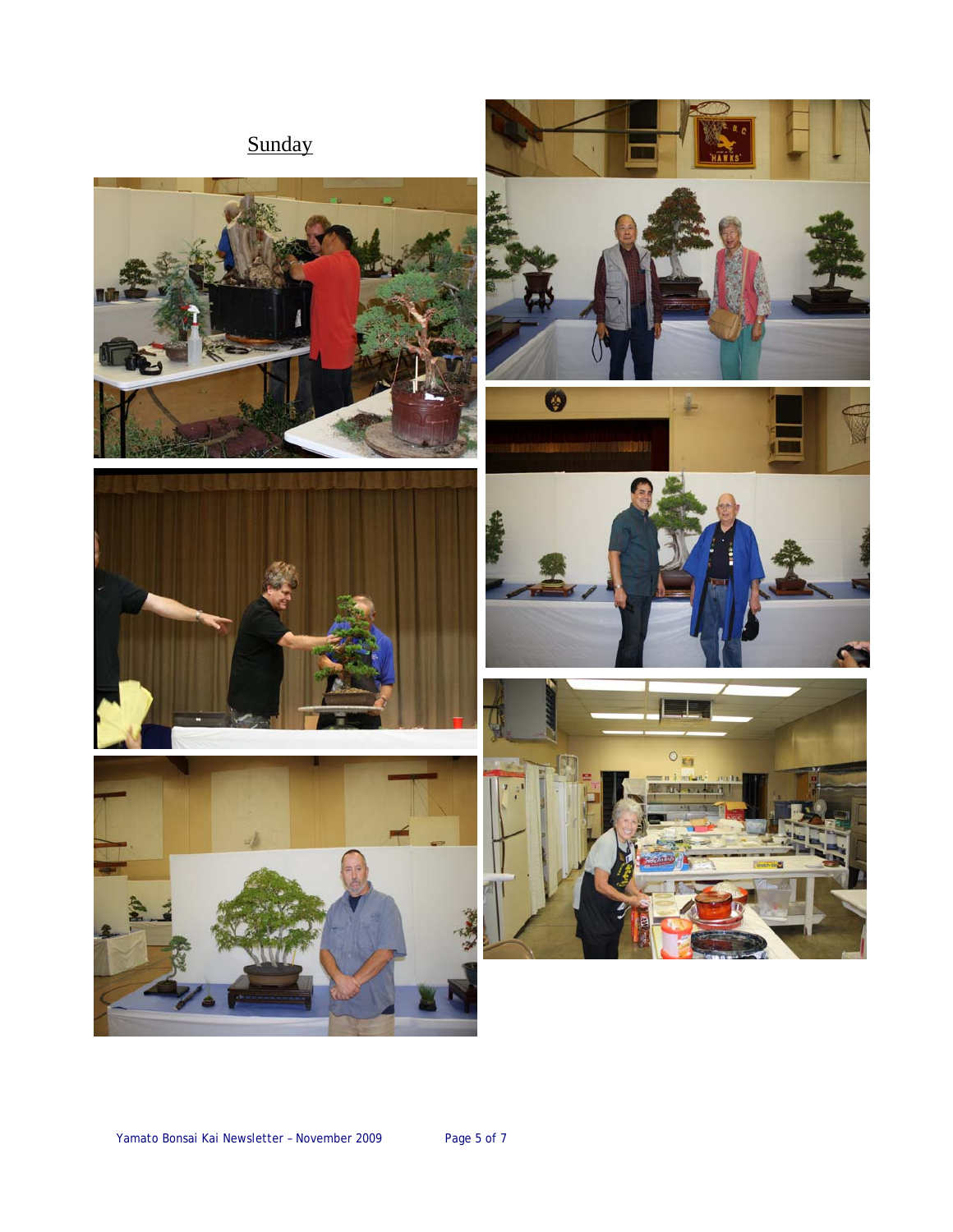## Sunday (cont.)





# Bonsai Basic

### By Noah Hanna

The weather forecast is calling for showers this month. Make sure you check your trees even when there is rain, a few brief rain showers might not water your tree thoroughly especially if they are under cover or their foliage is blocking the pot. So make sure you check your trees frequently. You know, in Japan it's not uncommon to see workers watering bonsai with a watering can in one hand and an umbrella in the other.

~~~~~~~~~~~~~~~~~~~~~~~~~~~~~~~~~~~~

On the other hand do not overwater, as the weather changes and trees become dormant less water is needed. Overwatering or long periods of rain combined with poor draining soil can lead to root rot which is a killer so don't be afraid to move a tree under shelter especially if you are unsure of the soil. Even if the tree you buy is in a bonsai

pot, it may not have fast-draining soil or other problems may be below the surface. So don't assume things are safe below the soil line until you have a chance to repot it and see for yourself.

As your deciduous trees go dormant and lose their leaves, this is a good time to check the silhouettes, do some maintenance pruning (minor corrective pruning), and maybe apply some wire to adjust branch placement. If you like to wire deciduous trees now be careful of any buds that have developed and be aware that as soon as spring hits you will need to check your wiring carefully so that the vigorous spring growth doesn't lead to wire scars.

As the leaves start to fall don't forget to clean them away before they collect on your growing bench and nearby since pests like to gather there.



# **GSBF CALENDAR OF EVENTS**

(For a more complete list, please refer to Golden Statements calendar of events or visit the web site at [www.gsbf](http://www.gsbf-bonsai.org/)[bonsai.org](http://www.gsbf-bonsai.org/)).

Some nearby scheduled events are:

## **Nov 13-14**

## **Ross, California**

**Marin Bonsai Club:** Fall show**.** Marin Art and Garden Center, 30 Sir Frances Drake Blvd. Hours are Friday, 6PM-10PM (with demo at 7 p.m. on Friday) and Saturday, 10AM-5PM. Demonstration and raffle at 1PM on Saturday. (By Marco Invernizzi on Friday and by Jay McDonald on Saturday.)

Bring your tree for a critique or help with styling. Cost is \$40 for ½ hour, \$75 for 1 hour. To reserve time or for more information call Craig Thompson, 415-472-6685

#### **January 16-17 Pleasanton, California**

**Bay Island Bonsai:** Annual Bonsai Exhibit. New location, bigger facility. Hall of Commerce, Alameda County Fairgrounds, 4501 Pleasanton Avenue, Pleasanton,94566. Admission \$ 5.00. Free Parking. Same great auction on Saturday, with preview at noon and auction at 1 PM. Guided tours of the exhibit both Saturday and Sunday. Bonsai sale and vendors both days. Hours: 10AM - 4PM Saturday and Sunday. For more information: (510) 865- 1008 or

[www.bayislandbonsai.com](http://www.bayislandbonsai.com)